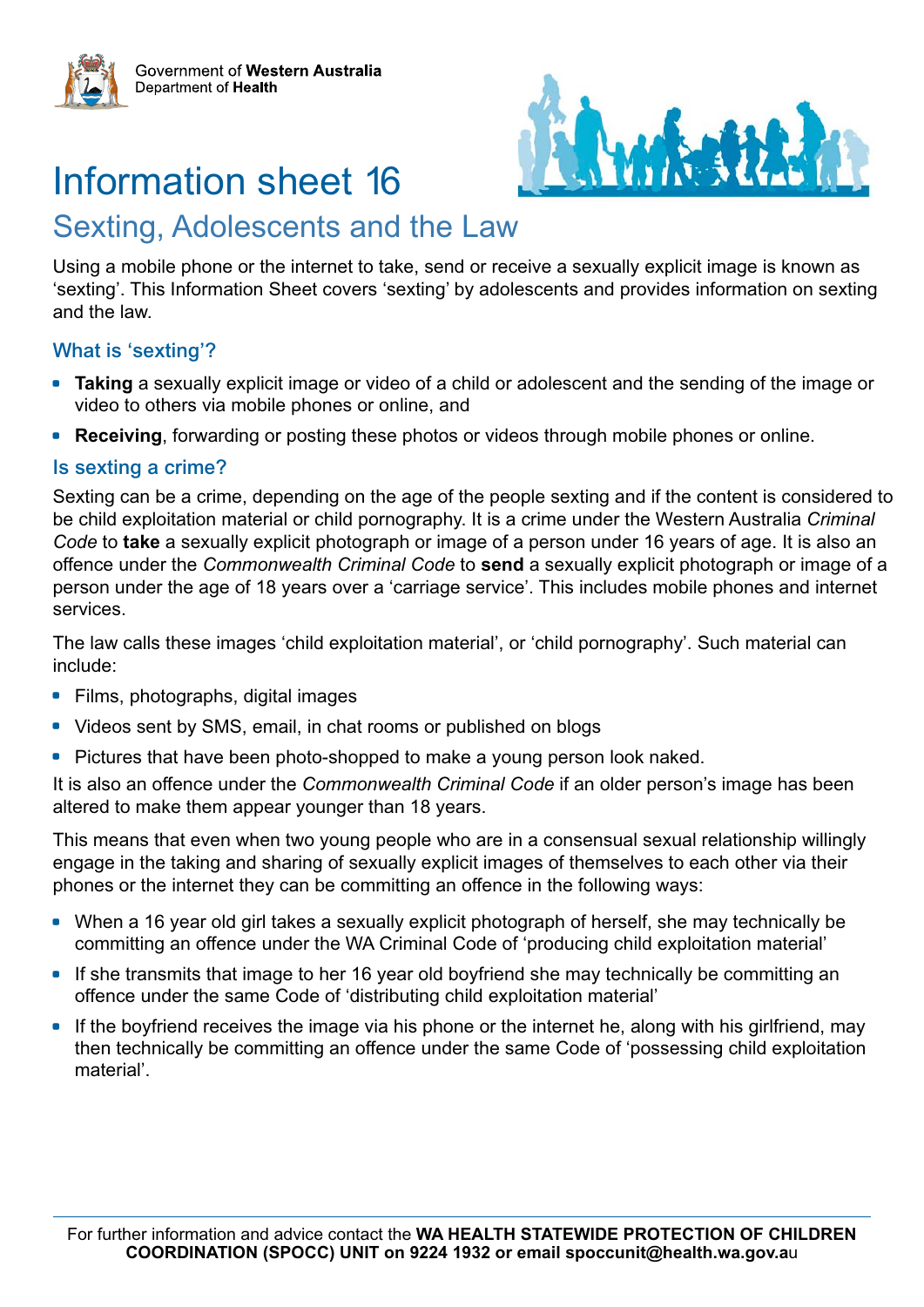### Example 1

A 15 year old boy takes a photograph of his genitals and emails it to some friends for a joke. He may technically be committing an offence under the WA Criminal Code of producing child exploitation material.

It doesn't matter whether his face or any other identifying feature can be seen. It also doesn't matter whether or not the person receiving the image asked for, or is happy to receive the image.

#### Example 2

A 14 year old girl takes a video of herself performing a striptease and sends it to a group of girlfriends. She may technically be committing an offence for distributing child exploitation material. Any of the girlfriends who open and view the video are also committing a crime. It doesn't matter if it is a mutually acceptable 'joke' or if she is fully, or partly naked.

#### Example 3

A 17 year old couple take photos of themselves engaging in consensual sexual intercourse and then email the photos to themselves are technically committing a crime. It doesn't matter that they are old enough to have sex and that they only intend the images to be for each other, the sexting is still illegal.

#### What if the adolescent gives their permission to have a sexually explicit or naked photo taken of themselves?

The law says that while anyone is under 18 years of age they aren't allowed to consent to sexting; even though they are legally able to start having sex at 16 years of age. The reason the laws on sexting are so confusing is that they were designed to protect children from adults who wish to sexually exploit or sexually abuse a child. They did not consider that adolescents might willingly record, send and receive sexual images of their own. As a result, even if the young person in the image says it is OK to be filmed or photographed by themselves or another young person, it's still a crime.

#### Can young people receive a criminal record for sexting?

In theory this is possible, as the taking, sending and receiving of sexually explicit material of young people is technically a crime. There is a risk that a young person could receive a criminal conviction, and also be placed on the Australian National Child Offender Register. However, when there is no evidence that a child is being exploited, it is the policy of the Western Australian Police in cases of sexting involving children in adolescent relationships to respond by way of education, rather than by prosecution.

#### Scenario

A 15 year old boy asks his 15 year old girlfriend to send him a photo of herself 'topless'. She willingly takes the photo on her phone and sends it to him. Her mum then finds this picture on her daughter's phone, along with some other 'sexy pictures' of each other they have shared. Her parents are now threatening to report the boyfriend to the police and the boyfriend is really worried about what might happen, even though the photos were only for each other and they have not shared them with anyone else. The young girl is also worried that the police might see her as a 'criminal' as well.